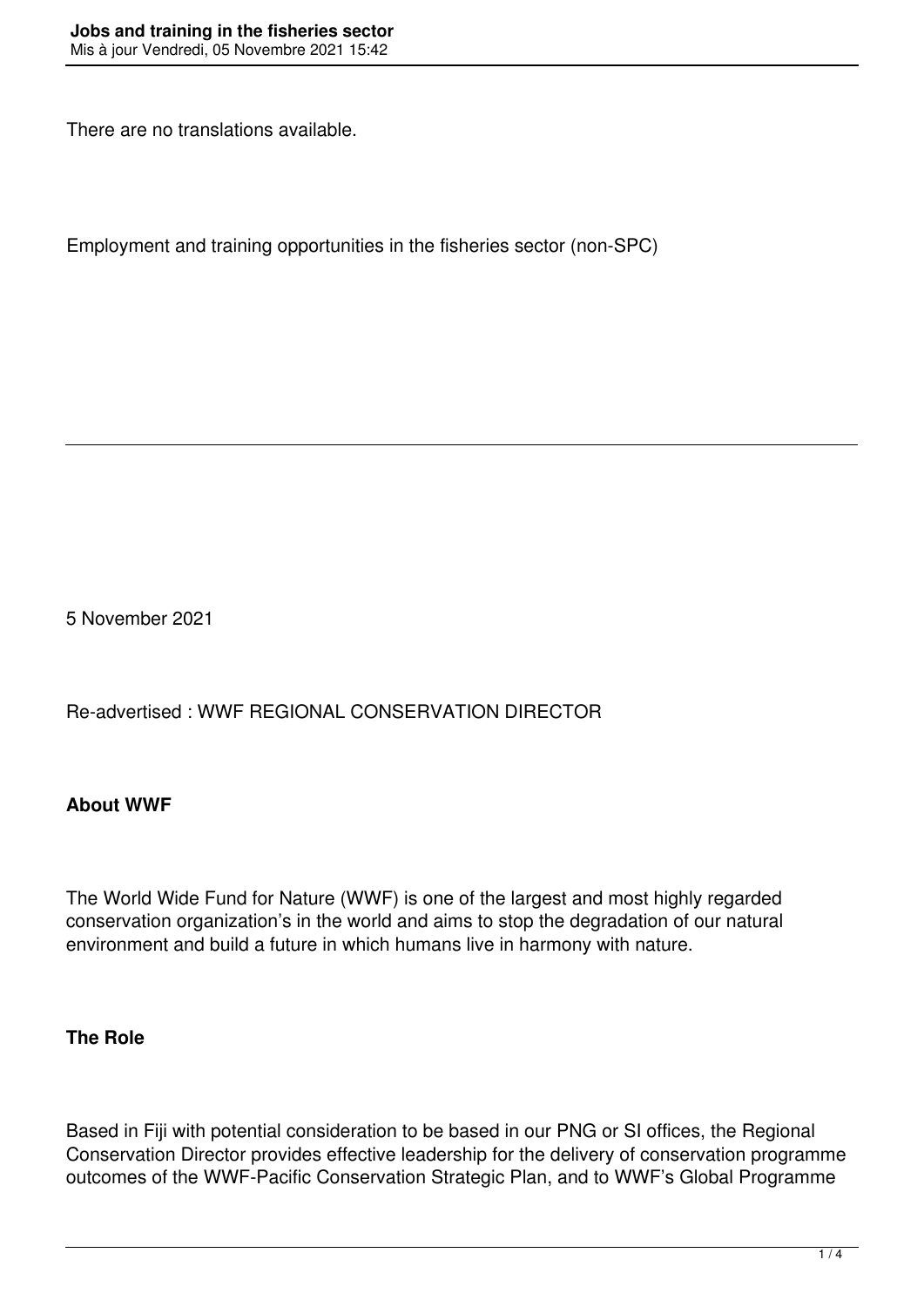Framework throughout the Pacific region including Fiji, PNG and SI.

Together with the Director Pacific and Country Managers, directs conservation program initiatives on the national and regional level to ensure coherent/ cohesive programme design and delivery.

### **Duties and Responsibilities, not limited to:**

 - Is a member of the Regional Management team and provides leadership and contribution to policies, systems and standards that a region wide and country impacts for WWF Pacific growth and advancement.

 - Assess concept ideas and project proposals for relevance and coherence to Country Programmes and WWF-Pacific Conservation Strategy.

 - Lead strategic conservation planning process and facilitate inputs from all relevant staff ensuring a current and relevant WWF-Pacific Conservation Plan.

 - Review and approve all Pacific conservation activity work-plans to ensure the attainment of the plans and objectives.

 - Review staffing requirements with the Director Pacific, Country Managers, and Head of Human Resources to maintain conservation function at regional and country programme.

 - Support the Director Pacific in providing advisory and guidance to the Country Managers and Conservation Managers (Fiji, PNG & SI) relating to any issues in conservation.

 - Work with the Regional M&E Co-ordinator to oversee the monitoring and evaluation of the WWF Pacific Conservation Plan as well as individual and Country Conservation Plans.

# **Required Skills and Experience:**

 - Master's Degree in natural resource management or an environmental or conservation management, development studies, or in relevant fields.

- Qualifications in Project Management

 - Academic training or a degree in business administration or business management is an advantage

 - At least 7 years' experience in leading and managing an integrated conservation programme at regional or and national level, 3 years of which should be in the Pacific region. A background in sustainable natural resources management or conservation would be ideal.